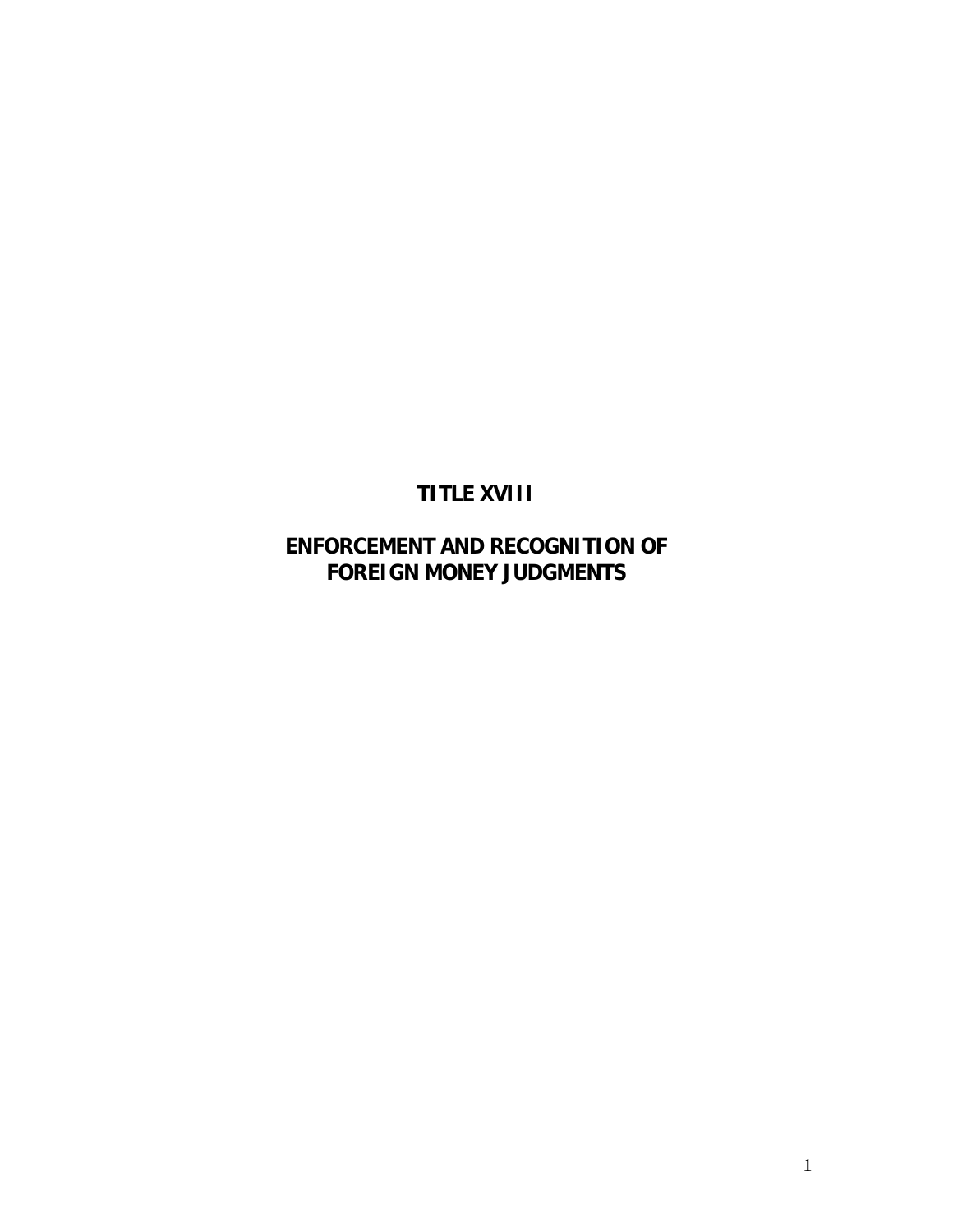#### **CHAPTER 1.** ENFORCEMENT OF HIDCMENT

| $§18-1-1$  |  |  |
|------------|--|--|
| $$18-1-2$  |  |  |
| $$18-1-3$  |  |  |
| $§18-1-4$  |  |  |
| $$18-1-5$  |  |  |
| $$18-1-6$  |  |  |
| $$18-1-7$  |  |  |
| $$18-1-8$  |  |  |
| $$18-1-9$  |  |  |
| $$18-1-10$ |  |  |
| $$18-1-11$ |  |  |
| $$18-1-12$ |  |  |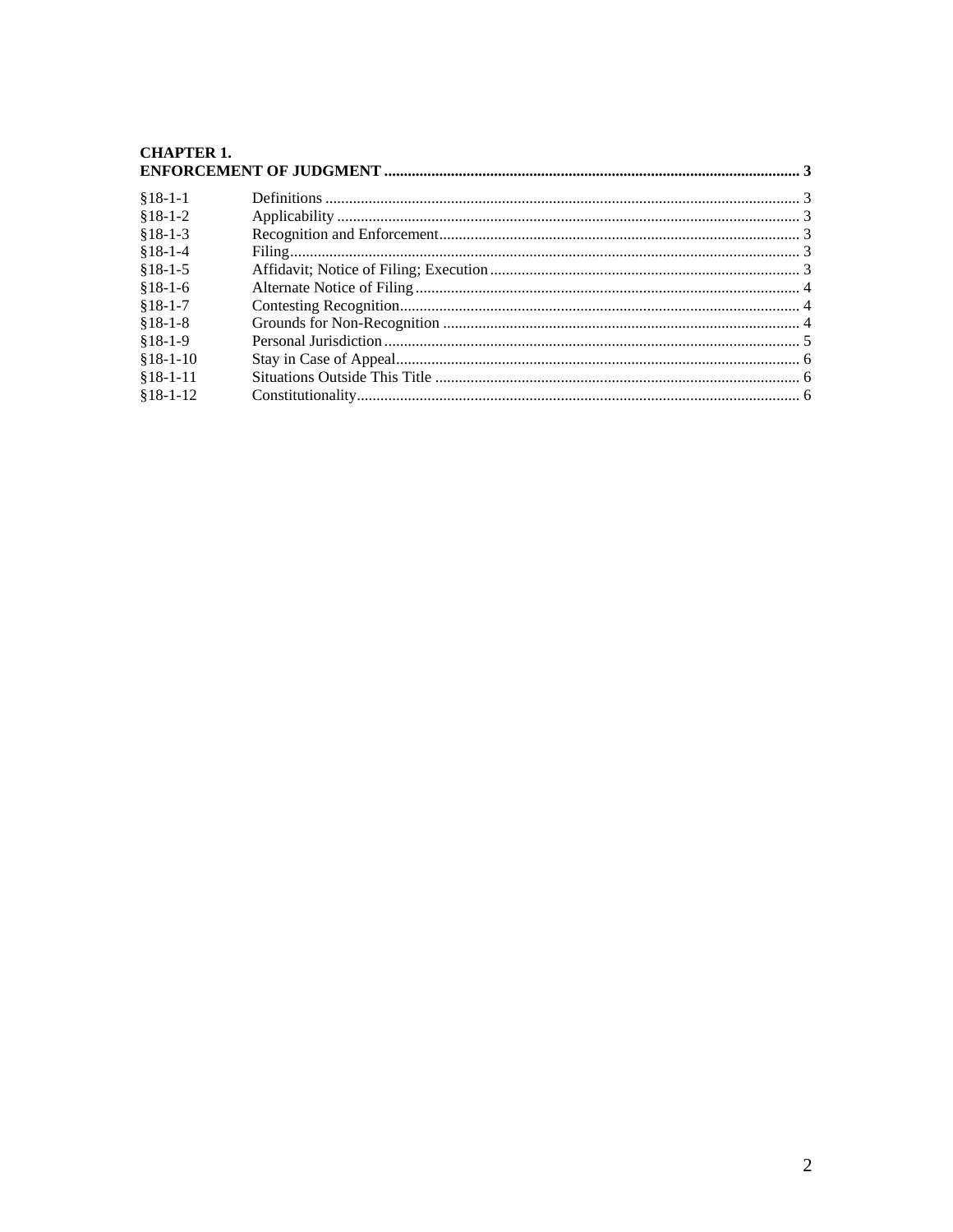#### <span id="page-2-0"></span>**CHAPTER 1. ENFORCEMENT OF JUDGMENT**

#### **§18‐1‐1 Definitions**

As used in this title:

- (1) "Foreign Country" means any governmental unit other than the Mississippi Band of Choctaw Indians.
- (2) "Foreign Judgment" means any judgment of a foreign country granting or denying recovery of a sum of money, other than a judgment for taxes, a fine or other penalty or a judgment for support in matrimonial or family matters.

### **§18‐1‐2 Applicability**

This title applies to any foreign judgment that is final and conclusive and enforceable where rendered, even though an appeal there from is pending or is subject to appeal.

#### **§18‐1‐3 Recognition and Enforcement**

Except as provided in §18-1-8, a foreign judgment that is filed with notice given pursuant to §18-1- 5 or §18-1-6, that meets the requirements of §18-1-2, and that is not refused recognition under §18- 1-7 is conclusive between the parties to the extent that it grants or denies recovery of a sum of money. The judgment is enforceable in the same manner as a judgment of the court in which the foreign judgment is filed. A judgment so filed has the same effect and is subject to the same procedures, defenses and proceedings for reopening, vacating or staying as a judgment rendered by the Tribal Court of the Mississippi Band of Choctaw Indians and may be enforced or satisfied in like manner.

#### **§18‐1‐4 Filing**

A copy of a foreign judgment authenticated in accordance with an Act of Congress, an ordinance or resolution of the Mississippi Band of Choctaw Indians, or a treaty or other international convention to which the United States is a party may be filed in the Office of the Clerk of the Tribal Court or in any other court of competent jurisdiction as allowed by the laws of the Mississippi Band of Choctaw Indians.

#### **§18‐1‐5 Affidavit, Notice of Filing, Execution**

- (1) At the time a foreign judgment is filed, the party seeking recognition of the judgment or the party's attorney shall file, with the Clerk of the Tribal Court, an affidavit showing the name and last known post office address of the judgment debtor and the judgment creditor.
- (2) The clerk shall promptly mail notice of the filing of the foreign judgment to the party against whom recognition is sought at the address given and shall note the mailing in the docket.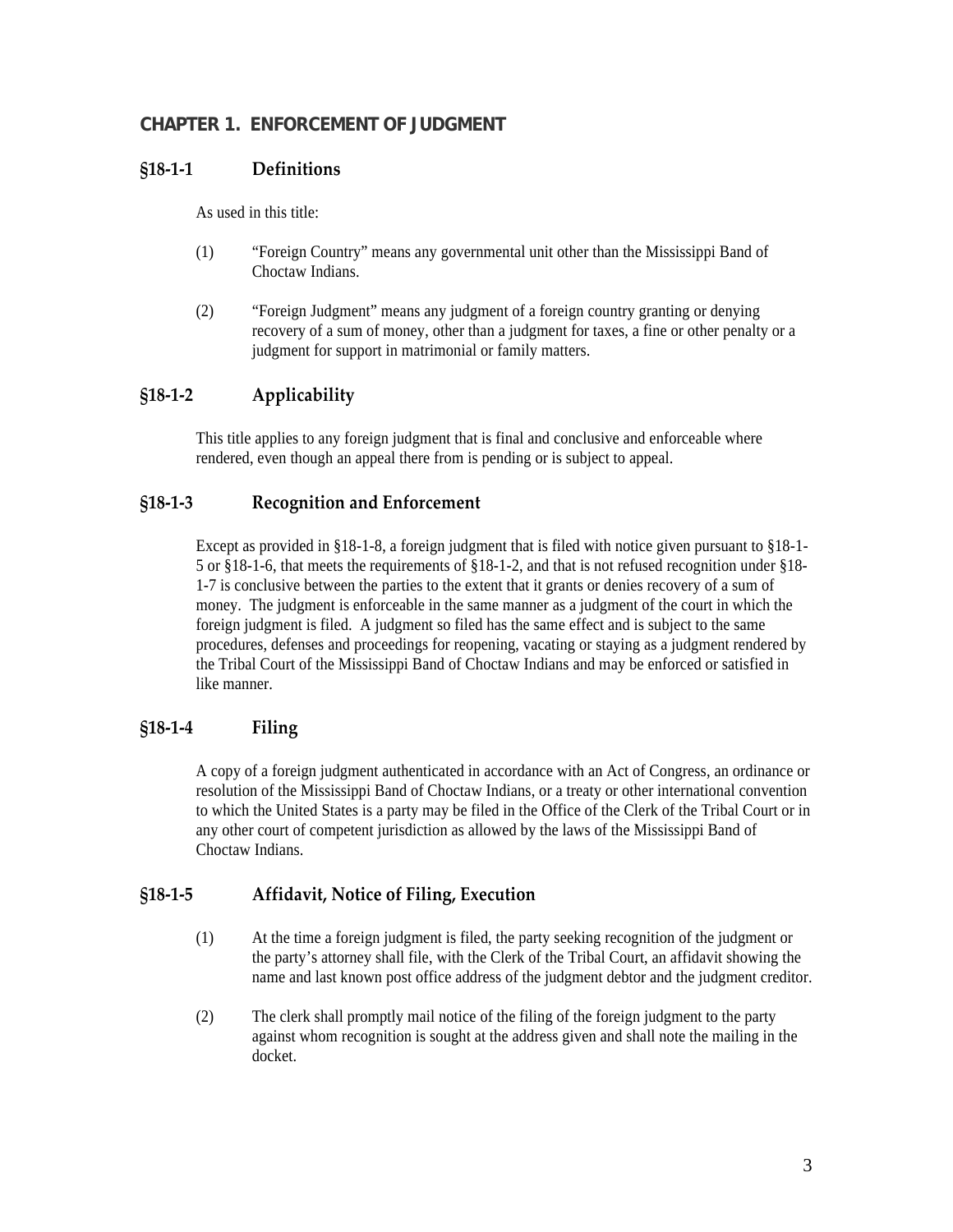- <span id="page-3-0"></span>(3) The notice must include the name and post office address of the party seeking recognition and that party's attorney, if any.
- (4) No execution of other process for enforcement of a foreign judgment filed hereunder shall issue until thirty (30) days after the date of service of the notice of filing.

#### **§18‐1‐6 Alternate Notice of Filing**

- (1) The party seeking recognition may mail a notice of the filing of the foreign judgment to the other party and may file proof of mailing with the clerk.
- (2) A clerk's lack of mailing of the notice of filing does not affect the conclusive recognition of the foreign judgment under this title if proof of mailing by the party seeking recognition has been filed.

#### **§18‐1‐7 Contesting Recognition**

- (1) A party against whom recognition of a foreign judgment is sought may contest recognition of the judgment if, not later than the  $30<sup>th</sup>$  day after the date of service of the notice of filing, the party files with the court and serves the opposing party with a copy of, a motion for non-recognition of the judgment on the basis of one or more grounds under §18-1-8.
- (2) The party filing the motion for non-recognition shall include with the motion all supporting affidavits, briefs and other documentation.
- (3) A party opposing the motion must file any response, including supporting affidavits, briefs and other documentation no later than the twentieth  $(20<sup>th</sup>)$  day after the date of service on that party of a copy of the motion for non-recognition.
- (4) The court may, on motion and notice, grant an extension of time, not to exceed twenty (20) days, unless good cause is shown, for the filing of a response or any document that is required to establish a ground for non-recognition but that is not available within the time for filing the document.
- (5) A party filing a motion for non-recognition or responding to the motion may request an evidentiary hearing that the court may allow in its discretion.
- (6) The court may at any time permit or require the submission of argument, authorities or supporting material in addition to that provided for by this section.
- (7) The court may refuse recognition of the foreign judgment if the motions, affidavits, briefs and other evidence before it establish grounds for non-recognition as specified in §18-1-8, but the court may not, under any circumstances, review the foreign judgment in relation to any matter not specified in §18-1-8.

#### **§18‐1‐8 Grounds for Non‐Recognition**

(1) A foreign judgment is not conclusive if: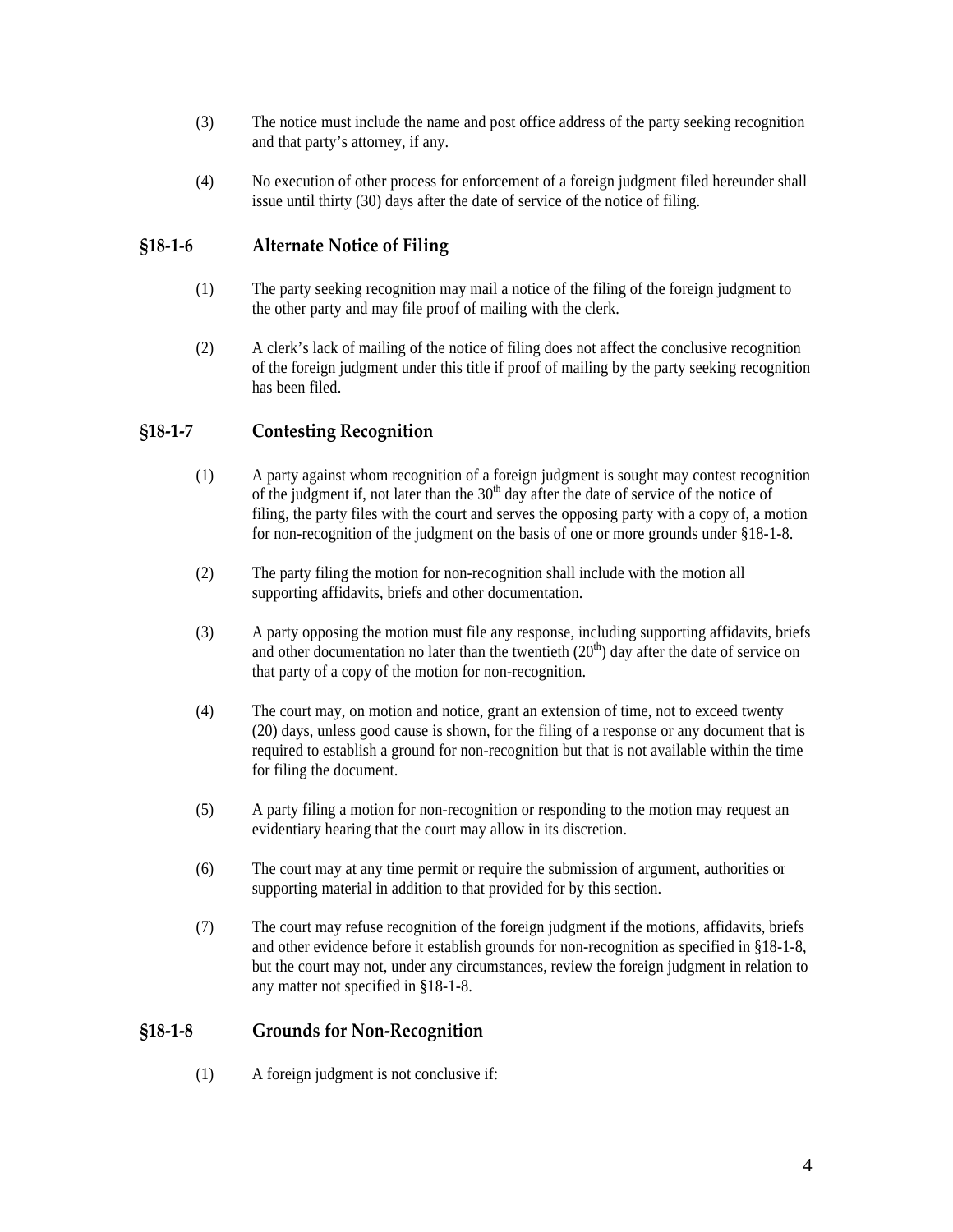- <span id="page-4-0"></span>(a) the judgment was rendered under a system which does not provide impartial tribunals or procedures compatible with the requirements of due process of law;
- (b) the foreign court did not have personal jurisdiction over the defendant; or
- (c) the foreign court did not have jurisdiction over the subject matter.
- (2) A foreign judgment need not be recognized if:
	- (a) the defendant in the proceedings in the foreign court did not receive notice of the proceedings in sufficient time to enable him to defend;
	- (b) the judgment was obtained by fraud;
	- (c) the cause of action on which the judgment is based is repugnant to the public policy of the Mississippi Band of Choctaw Indians;
	- (d) the judgment conflicts with another final and conclusive judgment;
	- (e) the proceeding in the foreign court was contrary to an agreement between the parties under which the disputing question was to be settled otherwise and by proceeding in that court;
	- (f) in the case of jurisdiction based only on personal service, the foreign court was a seriously inconvenient forum for the trial of the action; or
	- (g) it is established that the foreign country in which the judgment was rendered does not recognize judgments rendered by the Tribal Court of the Mississippi Band of Choctaw Indians.

#### **§18‐1‐9 Personal Jurisdiction**

- (1) The foreign judgment shall not be refused recognition for lack of personal jurisdiction if:
	- (a) the defendant was served personally in the foreign state;
	- (b) the defendant voluntarily appeared in the proceedings, other than for the purpose of protecting property seized or threatened with seizure in the proceedings or of contesting the jurisdiction of the court over him;
	- (c) the defendant prior to commencement of the proceedings has agreed to submit to the jurisdiction of the foreign court with respect to the subject matter involved;
	- (d) the defendant was domiciled in the foreign state when the proceedings were instituted or being a body corporate, had its principal place of business, was incorporated or had otherwise acquired corporate status, in the foreign state, or
	- (e) the defendant operated a motor vehicle or airplane in the foreign state and the proceedings involved a cause of action arising out of such operation.